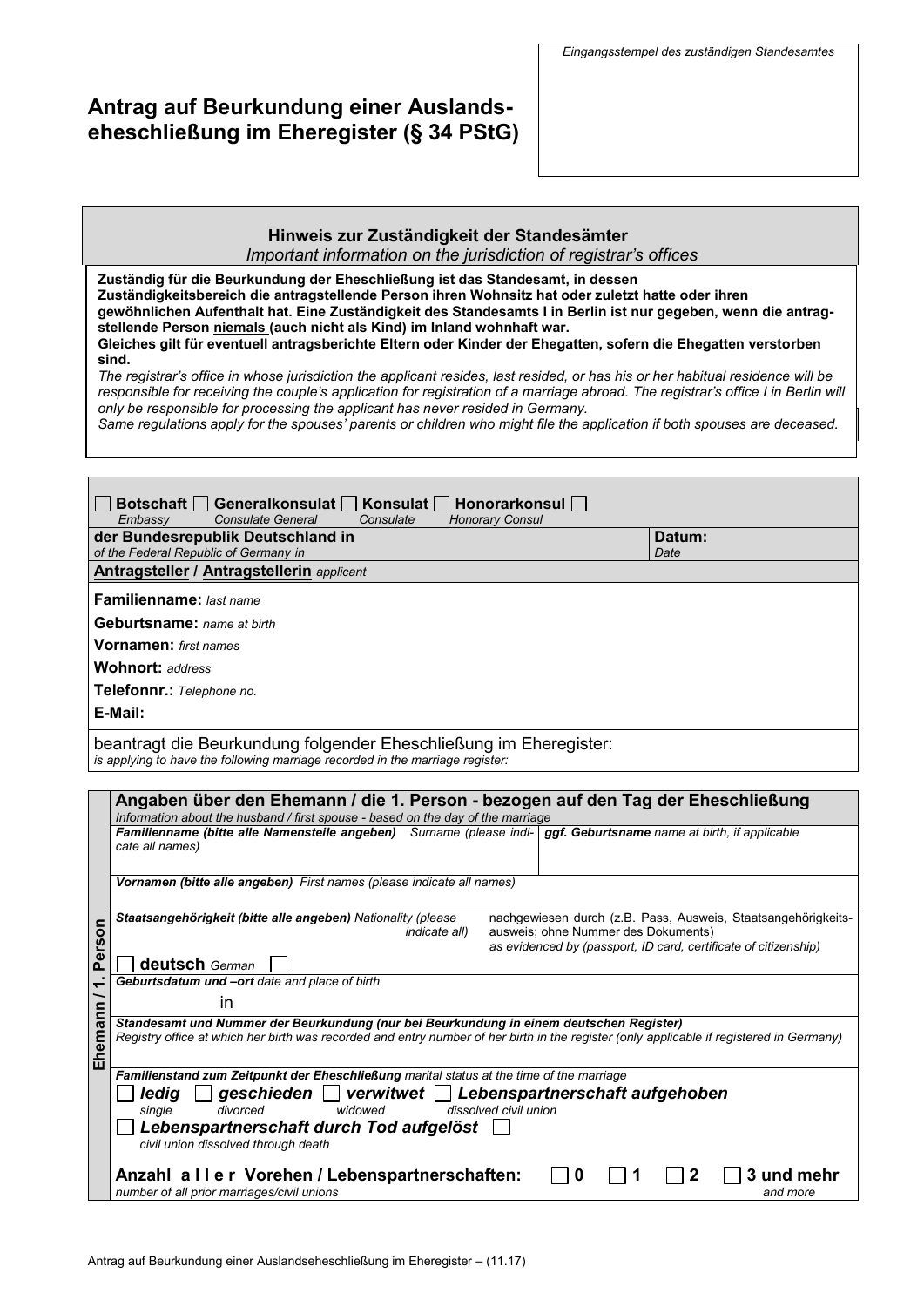|                                                                                                | Angaben über die Ehefrau / 2. Person - bezogen auf den Tag der Eheschließung                                                                                                                                                                                     |  |  |  |
|------------------------------------------------------------------------------------------------|------------------------------------------------------------------------------------------------------------------------------------------------------------------------------------------------------------------------------------------------------------------|--|--|--|
|                                                                                                | Information about the wife / second spouse - based on the day of the marriage<br>Familienname (bitte alle Namensteile angeben) Surname (please indi-   ggf. Geburtsname name at birth, if applicable                                                             |  |  |  |
|                                                                                                | cate all names)                                                                                                                                                                                                                                                  |  |  |  |
|                                                                                                |                                                                                                                                                                                                                                                                  |  |  |  |
|                                                                                                | Vornamen (bitte alle angeben) First names (please indicate all names)                                                                                                                                                                                            |  |  |  |
|                                                                                                | Staatsangehörigkeit (bitte alle angeben) Nationality (please<br>nachgewiesen durch (z.B. Pass, Ausweis, Staatsangehörigkeits-<br>ausweis; ohne Nummer des Dokuments)<br><i>indicate all)</i>                                                                     |  |  |  |
| Person                                                                                         | as evidenced by (passport, ID card, certificate of citizenship)<br>deutsch German                                                                                                                                                                                |  |  |  |
|                                                                                                | Geburtsdatum und -ort date and place of birth                                                                                                                                                                                                                    |  |  |  |
| $\overline{\mathbf{u}}$                                                                        | in                                                                                                                                                                                                                                                               |  |  |  |
|                                                                                                | Standesamt und Nummer der Beurkundung (nur bei Beurkundung in einem deutschen Register)                                                                                                                                                                          |  |  |  |
| Ehefrau                                                                                        | Registry office at which her birth was recorded and entry number of her birth in the register (only applicable if registered in Germany)                                                                                                                         |  |  |  |
|                                                                                                | Familienstand zum Zeitpunkt der Eheschließung marital status at the time of the marriage                                                                                                                                                                         |  |  |  |
|                                                                                                | $\Box$ geschieden $\Box$ verwitwet $\Box$ Lebenspartnerschaft aufgehoben<br>ledig  <br>divorced<br>dissolved civil union<br>single<br>widowed                                                                                                                    |  |  |  |
|                                                                                                | Lebenspartnerschaft durch Tod aufgelöst<br>civil union dissolved through death                                                                                                                                                                                   |  |  |  |
|                                                                                                | Anzahl aller Vorehen / Lebenspartnerschaften:<br>3 und mehr<br>$\mathbf{2}$<br>0<br>number of all prior marriages/civil unions<br>and more                                                                                                                       |  |  |  |
|                                                                                                |                                                                                                                                                                                                                                                                  |  |  |  |
|                                                                                                | Angaben über die Eheschließung information about the marriage                                                                                                                                                                                                    |  |  |  |
| Eheschl.                                                                                       | Tag und Ort der Eheschließung date and place of marriage                                                                                                                                                                                                         |  |  |  |
|                                                                                                | (Datum) (date)<br>Am $\sqrt{on}$ :<br>(Ort) (place)<br>in:                                                                                                                                                                                                       |  |  |  |
|                                                                                                | Standesamt und Nummer der Beurkundung registrar's office and record no.                                                                                                                                                                                          |  |  |  |
|                                                                                                | <b>Standesamt</b> registrar's office<br>. Nr. <i>no</i> .                                                                                                                                                                                                        |  |  |  |
|                                                                                                |                                                                                                                                                                                                                                                                  |  |  |  |
|                                                                                                | besteht die Ehe gegenwärtig noch? Is the marriage still valid?                                                                                                                                                                                                   |  |  |  |
|                                                                                                | nein, die Ehe ist aufgelöst durch:/ no, the marriage has been dissolved through<br>ja yes                                                                                                                                                                        |  |  |  |
|                                                                                                | ggf. nähere Angaben: elaborate, if necessary                                                                                                                                                                                                                     |  |  |  |
| wie viele gemeinsame Kinder der Ehegatten sind vorhanden? How many joint children do you have? |                                                                                                                                                                                                                                                                  |  |  |  |
|                                                                                                |                                                                                                                                                                                                                                                                  |  |  |  |
|                                                                                                | ggf. Familienname, Vorname, Geburtstag, Geburtsort von gemeinsamen Kindern - bei mehr als 3 Kindern: Anlage beifügen<br>if applicable, last name, first name, date and place of birth of the joint children; please attach names of additional children, if nec. |  |  |  |
|                                                                                                | 1. Kind: 1st child                                                                                                                                                                                                                                               |  |  |  |
|                                                                                                | 2. Kind: 2nd child                                                                                                                                                                                                                                               |  |  |  |
|                                                                                                | 3. Kind: 3rd child                                                                                                                                                                                                                                               |  |  |  |
| Angaben                                                                                        |                                                                                                                                                                                                                                                                  |  |  |  |
|                                                                                                | war der Ehemann / 1. Person bei der Eheschließung persönlich anwesend?<br>Was the husband / first spouse personally present during the marriage ceremony                                                                                                         |  |  |  |
|                                                                                                | nein, Vertretungsvollmacht ist beigefügt no, power of representation is attached<br>ja yes                                                                                                                                                                       |  |  |  |
|                                                                                                | war die Ehefrau / 2. Person bei der Eheschließung persönlich anwesend?                                                                                                                                                                                           |  |  |  |
| Sonstig                                                                                        | Was the wife / second souse personally present during the marriage ceremony?<br>nein, Vertretungsvollmacht ist beigefügt no, power of representation is attached<br>$ia$ ves                                                                                     |  |  |  |
|                                                                                                | sofern der Ehemann / 1. Person schon einmal verheiratet war: Tag und Ort aller vorausgegangenen Ehen und deren Auflö-                                                                                                                                            |  |  |  |
|                                                                                                | sunq                                                                                                                                                                                                                                                             |  |  |  |
|                                                                                                | If the husband / first spouse has already been married once, date and place of all prior marriages and their dissolutions                                                                                                                                        |  |  |  |
|                                                                                                |                                                                                                                                                                                                                                                                  |  |  |  |
|                                                                                                | sofern die Ehefrau / 2. Person schon einmal verheiratet war: Tag und Ort aller vorausgegangenen Ehen und deren Auflösung                                                                                                                                         |  |  |  |
|                                                                                                | If the wife / second spouse has already been married once, date and place of all prior marriages and their dissolutions                                                                                                                                          |  |  |  |
|                                                                                                |                                                                                                                                                                                                                                                                  |  |  |  |
|                                                                                                | jetziger Wohnort der Ehegatten (bitte genau angeben!) current address of spouses( please cite full address!)                                                                                                                                                     |  |  |  |
|                                                                                                | Ehemann / 1. Person: husband / first spouse                                                                                                                                                                                                                      |  |  |  |
|                                                                                                | Ehefrau / 2. Person: wife / second spouse                                                                                                                                                                                                                        |  |  |  |
|                                                                                                |                                                                                                                                                                                                                                                                  |  |  |  |
|                                                                                                |                                                                                                                                                                                                                                                                  |  |  |  |
|                                                                                                |                                                                                                                                                                                                                                                                  |  |  |  |
|                                                                                                | Antrag auf Beurkundung einer Auslandseheschließung im Eheregister - (11.17)                                                                                                                                                                                      |  |  |  |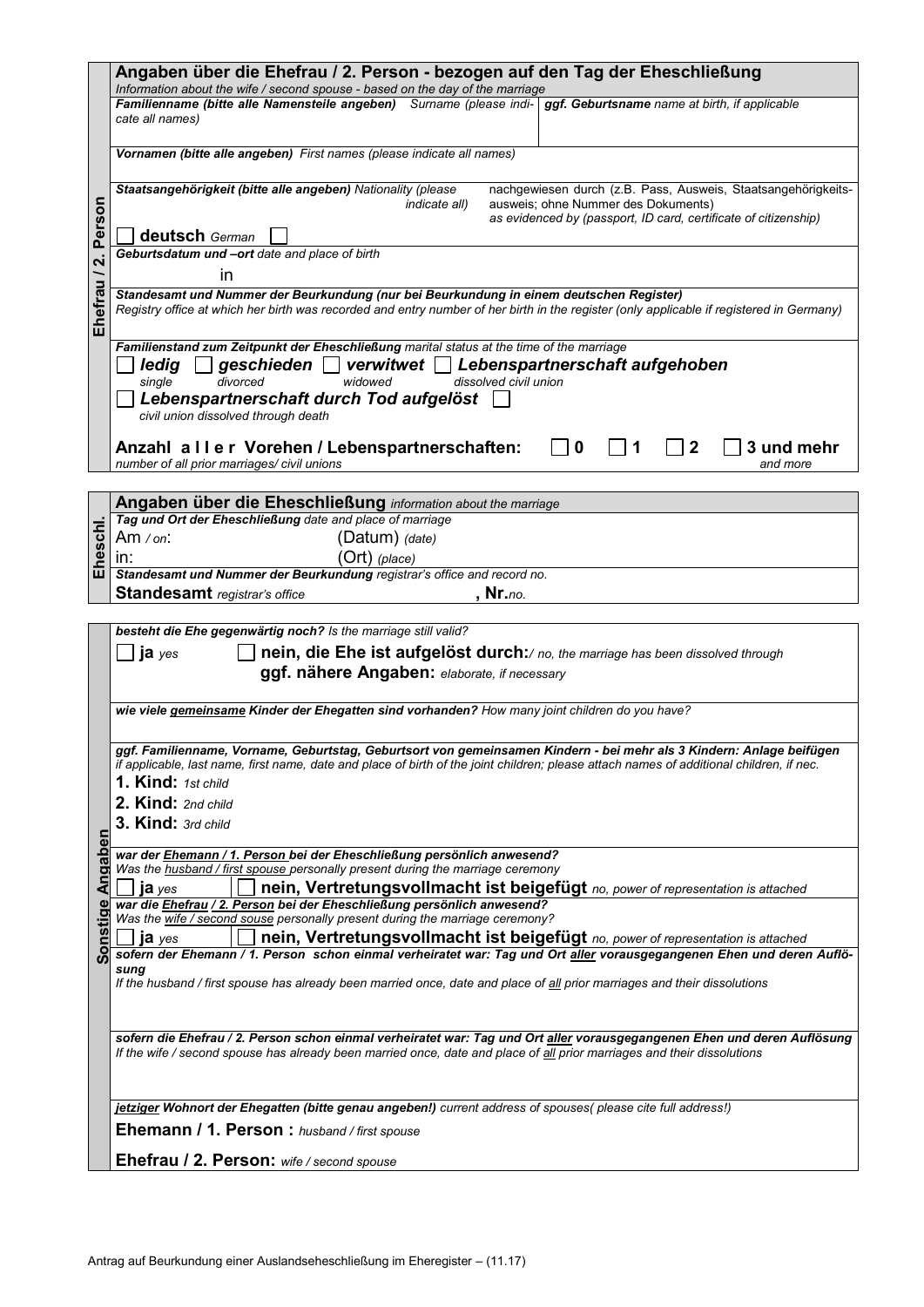|          | Hatten Sie jemals in Deutschland Wohnsitz?<br>Did you ever have a registered address in Germany? |
|----------|--------------------------------------------------------------------------------------------------|
|          | Ehemann / 1. Person:<br>Husband / First spouse                                                   |
| Angaben  | nein, ich hatte bisher noch nie (auch nicht als Kind) im Inland Wohnsitz                         |
|          | no. I never (even as a child) had a registered address in Germany                                |
|          | ja, (letzte) inländische Anschrift:                                                              |
|          | yes.(last) German address                                                                        |
| Sonstige | Ehefrau / 2. Person:                                                                             |
|          | / Second spouse<br>Wife                                                                          |
|          | nein, ich hatte bisher noch nie (auch nicht als Kind) im Inland Wohnsitz                         |
|          | no, I never (even as a child) had a registered address in Germany                                |
|          | ja, (letzte) inländische Anschrift:                                                              |
|          | yes, (last) German address                                                                       |
|          |                                                                                                  |

 $\overline{\phantom{0}}$ 

| Angaben<br>Husband<br>/ First spouse<br>nein, ich hatte bisher noch nie (auch nicht als Kind) im Inland Wohnsitz<br>no, I never (even as a child) had a registered address in Germany<br>ja, (letzte) inländische Anschrift:<br>Sonstige<br>yes, (last) German address<br>Ehefrau / 2. Person:<br>Wife<br>/ Second spouse<br>nein, ich hatte bisher noch nie (auch nicht als Kind) im Inland Wohnsitz<br>no, I never (even as a child) had a registered address in Germany<br>ja, (letzte) inländische Anschrift:<br>yes, (last) German address |                                                                                                                                                                                                                                                                                                                                                                       |  |  |  |
|-------------------------------------------------------------------------------------------------------------------------------------------------------------------------------------------------------------------------------------------------------------------------------------------------------------------------------------------------------------------------------------------------------------------------------------------------------------------------------------------------------------------------------------------------|-----------------------------------------------------------------------------------------------------------------------------------------------------------------------------------------------------------------------------------------------------------------------------------------------------------------------------------------------------------------------|--|--|--|
| Angaben zur Namensführung in der Ehe<br>(vor Abgabe einer der nachfolgenden Erklärungen)<br>Information about name usage in the marriage                                                                                                                                                                                                                                                                                                                                                                                                        |                                                                                                                                                                                                                                                                                                                                                                       |  |  |  |
| richtet<br>sich                                                                                                                                                                                                                                                                                                                                                                                                                                                                                                                                 | (before submission of one of the following name declarations)<br>Die Namensführung des Ehemannes / 1. Person Die Namensführung der Ehefrau / 2. Person richtet<br>nach sich nach                                                                                                                                                                                      |  |  |  |
| Recht (unter Berücksichtigung von Rück- und Recht (unter Berücksichtigung von Rück- und<br>Weiterverweisungen des Heimatrechts).<br>The name usage of the husband/ first spouse complies with the law<br>of(taking into consideration renvois of the country of citizenship)<br>Er/Sie führt in der Ehe folgende Namen:<br>He uses the following name in the marriage<br>Familienname://ast name<br>alle Vorname(n): first name(s)<br>sonstige Namensbestandteile:                                                                              | Weiterverweisungen des Heimatrechts).<br>The name usage of the wife/second spouse complies with the law<br>of(taking into consideration renvois of the country of citizenship)<br>Er/Sie führt in der Ehe folgende Namen:<br>She uses the following name in the marriage<br>Familienname://ast name<br>alle Vorname(n): first name(s)<br>sonstige Namensbestandteile: |  |  |  |
| other integral parts of the name<br>other integral parts of the name<br>Ich versichere /Wir versichern, die vorstehenden Angaben nach bestem Wissen und Gewissen wahr-<br>heitsgemäß gemacht zu haben.<br>I/We hereby declare that the aforementioned information was given truthfully to the best of my/our knowledge and belief.                                                                                                                                                                                                              |                                                                                                                                                                                                                                                                                                                                                                       |  |  |  |
|                                                                                                                                                                                                                                                                                                                                                                                                                                                                                                                                                 |                                                                                                                                                                                                                                                                                                                                                                       |  |  |  |
|                                                                                                                                                                                                                                                                                                                                                                                                                                                                                                                                                 |                                                                                                                                                                                                                                                                                                                                                                       |  |  |  |
|                                                                                                                                                                                                                                                                                                                                                                                                                                                                                                                                                 |                                                                                                                                                                                                                                                                                                                                                                       |  |  |  |
|                                                                                                                                                                                                                                                                                                                                                                                                                                                                                                                                                 |                                                                                                                                                                                                                                                                                                                                                                       |  |  |  |
|                                                                                                                                                                                                                                                                                                                                                                                                                                                                                                                                                 |                                                                                                                                                                                                                                                                                                                                                                       |  |  |  |
|                                                                                                                                                                                                                                                                                                                                                                                                                                                                                                                                                 |                                                                                                                                                                                                                                                                                                                                                                       |  |  |  |
| Antrag auf Beurkundung einer Auslandseheschließung im Eheregister - (11.17)                                                                                                                                                                                                                                                                                                                                                                                                                                                                     |                                                                                                                                                                                                                                                                                                                                                                       |  |  |  |

## **Ich versichere /Wir versichern, die vorstehenden Angaben nach bestem Wissen und Gewissen wahrheitsgemäß gemacht zu haben.**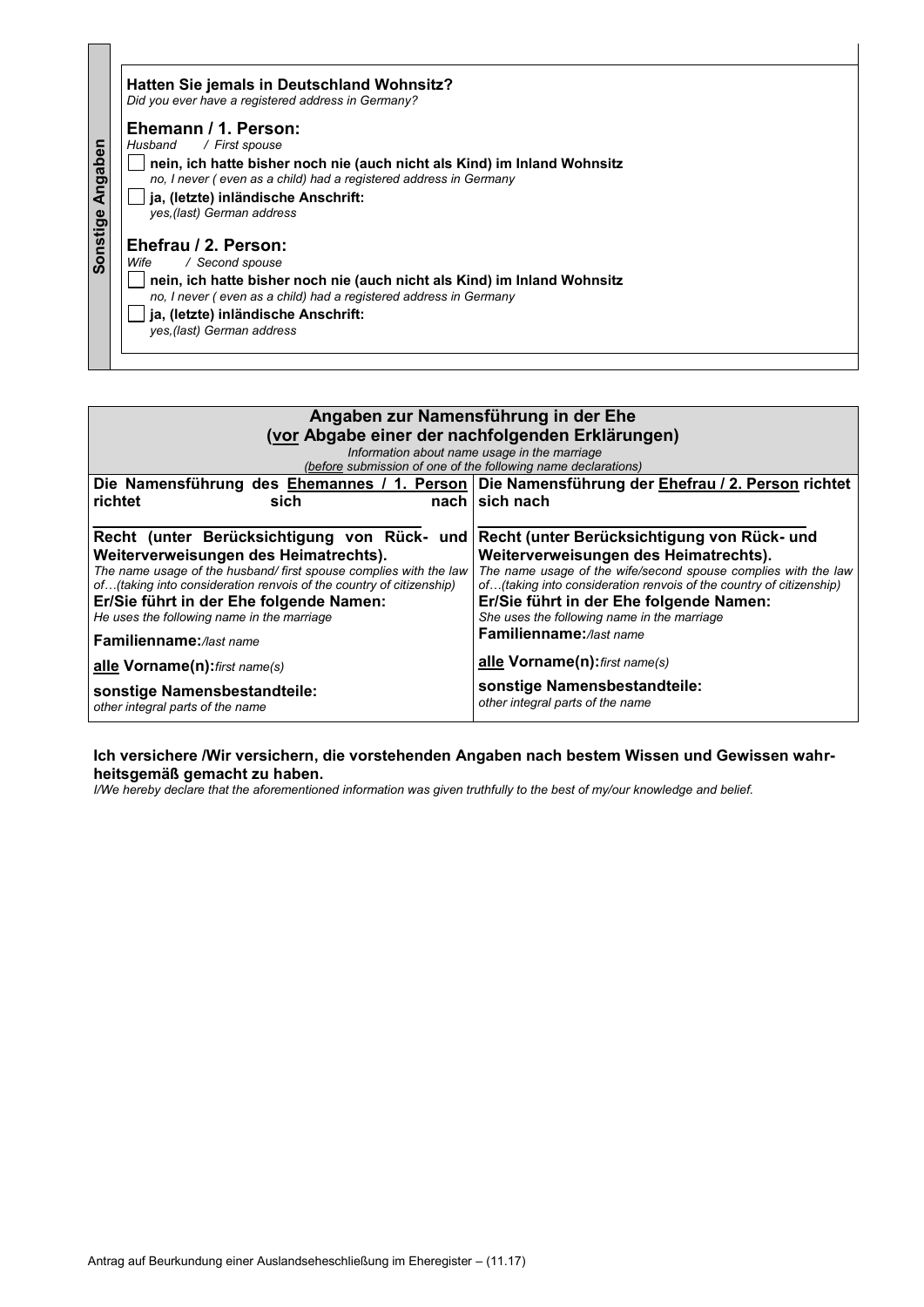| Erklärung zur Namensführung in der Ehe                                                                                                                                                             |                                                                                                                                                                                                                                                                                |  |  |  |  |
|----------------------------------------------------------------------------------------------------------------------------------------------------------------------------------------------------|--------------------------------------------------------------------------------------------------------------------------------------------------------------------------------------------------------------------------------------------------------------------------------|--|--|--|--|
| (nur erforderlich, wenn bei Eheschließung unter Berücksichtigung der maßgeblichen Rechte                                                                                                           |                                                                                                                                                                                                                                                                                |  |  |  |  |
| nicht die gewünschte Namensführung zustande gekommen ist)<br>declaration regarding the name usage in the marriage (only necessary, if the desired name usage did not occur at the time of marriage |                                                                                                                                                                                                                                                                                |  |  |  |  |
|                                                                                                                                                                                                    | taking into consideration the applicable law of the country of citizenship)<br>Wir sind über die Möglichkeiten der Namensführung in der Ehe und die Unwiderruflichkeit der Be-                                                                                                 |  |  |  |  |
|                                                                                                                                                                                                    | stimmung unterrichtet worden.                                                                                                                                                                                                                                                  |  |  |  |  |
|                                                                                                                                                                                                    | We have been instructed on the options regarding name usage in the marriage and the irreversibility of this selection.<br>Für ausländische Ehegatten gilt:                                                                                                                     |  |  |  |  |
|                                                                                                                                                                                                    | Die Namensführung unterliegt dem Heimatrecht; eine Namenserklärung nach deutschem Recht ist                                                                                                                                                                                    |  |  |  |  |
|                                                                                                                                                                                                    | nicht sinnvoll, wenn der betreffende Heimatstaat diese Namensführung nicht akzeptiert oder eine Än-<br>derung aufgrund eigenen Rechts vornehmen würde. Wird dennoch eine Namenserklärung abgegeben,                                                                            |  |  |  |  |
|                                                                                                                                                                                                    | hat die mögliche Nichtanerkennung im Heimatstaat keine Auswirkungen auf die Gültigkeit der Erklä-                                                                                                                                                                              |  |  |  |  |
|                                                                                                                                                                                                    | rung im deutschen Rechtsbereich.<br>The following applies to foreign spouses: Name usage is primarily subject to the law of the country of citizenship; a declaration regarding                                                                                                |  |  |  |  |
|                                                                                                                                                                                                    | name usage under German law will not make sense, if the relevant home country does not accept the name used or changes the name<br>on the basis of its national law. If a declaration regarding name usage is nevertheless submitted, the possible non-recognition of the name |  |  |  |  |
|                                                                                                                                                                                                    | in the home country will not have any impact on the validity of the declaration under German law.                                                                                                                                                                              |  |  |  |  |
|                                                                                                                                                                                                    | Wir bestimmen für die Namensführung in der Ehe We select<br>deutsches Recht. German law                                                                                                                                                                                        |  |  |  |  |
| Rechtswahl                                                                                                                                                                                         | <b>Recht.</b> foreign law to govern our name usage in the marriage                                                                                                                                                                                                             |  |  |  |  |
|                                                                                                                                                                                                    | (Es ist das deutsche oder das ausländische Heimatrecht (nach der ausländischen Staatsangehö-                                                                                                                                                                                   |  |  |  |  |
|                                                                                                                                                                                                    | rigkeit) eines Ehegatten zu wählen!)<br>(Either German law or the law of the country of one of the spouses has to be selected!)                                                                                                                                                |  |  |  |  |
|                                                                                                                                                                                                    | Bei Wahl deutschen Rechts: Wir bestimmen den □ Familiennamen<br>Geburtsnamen                                                                                                                                                                                                   |  |  |  |  |
|                                                                                                                                                                                                    | If German law is selected:<br>We choose the<br>family name<br>name at birth<br>(des Ehemannes / der 1. Person)                                                                                                                                                                 |  |  |  |  |
|                                                                                                                                                                                                    | (the husband / first spouse)                                                                                                                                                                                                                                                   |  |  |  |  |
|                                                                                                                                                                                                    | (der Ehefrau / der 2. Person)<br>(the wife / second spouse)                                                                                                                                                                                                                    |  |  |  |  |
|                                                                                                                                                                                                    | <b>zum Ehenamen.</b> as our common married name.                                                                                                                                                                                                                               |  |  |  |  |
|                                                                                                                                                                                                    | Erklärung des Ehegatten, dessen Name nicht Ehename geworden ist, zur Voranstellung oder                                                                                                                                                                                        |  |  |  |  |
|                                                                                                                                                                                                    | Anfügung eines früheren Namens zum Ehenamen. Declaration by the spouse whose name has not become<br>the common last name regarding whether a prior name will precede or be added to the common last name:                                                                      |  |  |  |  |
|                                                                                                                                                                                                    | Ich, der Ehemann / 1. Person, füge dem Ehenamen I, the husband / first spouse, add to the<br>common last name                                                                                                                                                                  |  |  |  |  |
|                                                                                                                                                                                                    | meinen Geburtsnamen (ggf. teilweise) my birth name (also partly)                                                                                                                                                                                                               |  |  |  |  |
| rung                                                                                                                                                                                               | meinen bisherigen Familiennamen (ggf. teilweise) my previous last name (also partly)                                                                                                                                                                                           |  |  |  |  |
|                                                                                                                                                                                                    | hinzu und führe künftig folgenden Familiennamen: and in the future will use the following last name:                                                                                                                                                                           |  |  |  |  |
|                                                                                                                                                                                                    |                                                                                                                                                                                                                                                                                |  |  |  |  |
| Namenserklä<br>Ich, die Ehefrau / 2. Person, füge dem Ehenamen I, the wife / second spouse, add to the common<br>last name                                                                         |                                                                                                                                                                                                                                                                                |  |  |  |  |
|                                                                                                                                                                                                    | meinen Geburtsnamen (ggf. teilweise) my birth name (also partly)                                                                                                                                                                                                               |  |  |  |  |
|                                                                                                                                                                                                    | meinen bisherigen Familiennamen (ggf. teilweise) my previous last name (also partly)                                                                                                                                                                                           |  |  |  |  |
|                                                                                                                                                                                                    | hinzu und führe künftig folgenden Familiennamen: and in the future will use the following last name                                                                                                                                                                            |  |  |  |  |
|                                                                                                                                                                                                    |                                                                                                                                                                                                                                                                                |  |  |  |  |
|                                                                                                                                                                                                    | Bei Wahl ausländischen Rechts: Aufgrund des gewählten Rechts ergibt sich bzw. bestimmen                                                                                                                                                                                        |  |  |  |  |
|                                                                                                                                                                                                    | wir folgende Namensführung: If foreign law is selected: Under the selected law, we choose the following last                                                                                                                                                                   |  |  |  |  |
|                                                                                                                                                                                                    | name(s)                                                                                                                                                                                                                                                                        |  |  |  |  |
|                                                                                                                                                                                                    | <b>Ehemann / 1. Person:</b> (husband / first spouse)                                                                                                                                                                                                                           |  |  |  |  |
|                                                                                                                                                                                                    | <b>Ehefrau / 2. Person:</b> (wife / second spouse)                                                                                                                                                                                                                             |  |  |  |  |
|                                                                                                                                                                                                    | Die Bestimmung eines gemeinsamen Familiennamens (Ehenamens) erstreckt sich kraft Geset-<br>zes auf gemeinsame Kinder die bereits einen Geburtsnamen führen nur dann, wenn deren Na-                                                                                            |  |  |  |  |
|                                                                                                                                                                                                    | mensführung deutschem Recht untersteht und sie das fünfte Lebensjahr noch nicht vollendet                                                                                                                                                                                      |  |  |  |  |
| Kinder                                                                                                                                                                                             | haben. Soll sich ein Kind, dessen Namensführung deutschem Recht untersteht, der Bestimmung<br>des Ehenamens der Eltern anschließen, ist eine gesonderte Erklärung nach § 1617c BGB erfor-                                                                                      |  |  |  |  |
|                                                                                                                                                                                                    | derlich. The selection of a common family name is extended to joint children by law only if German law is applicable to the                                                                                                                                                    |  |  |  |  |
|                                                                                                                                                                                                    | name used by the children and if they have not yet reached the age of five. In such a case, an additional declaration regarding the<br>name used by the children is required under Section 1617 c of the German Civil Code.                                                    |  |  |  |  |